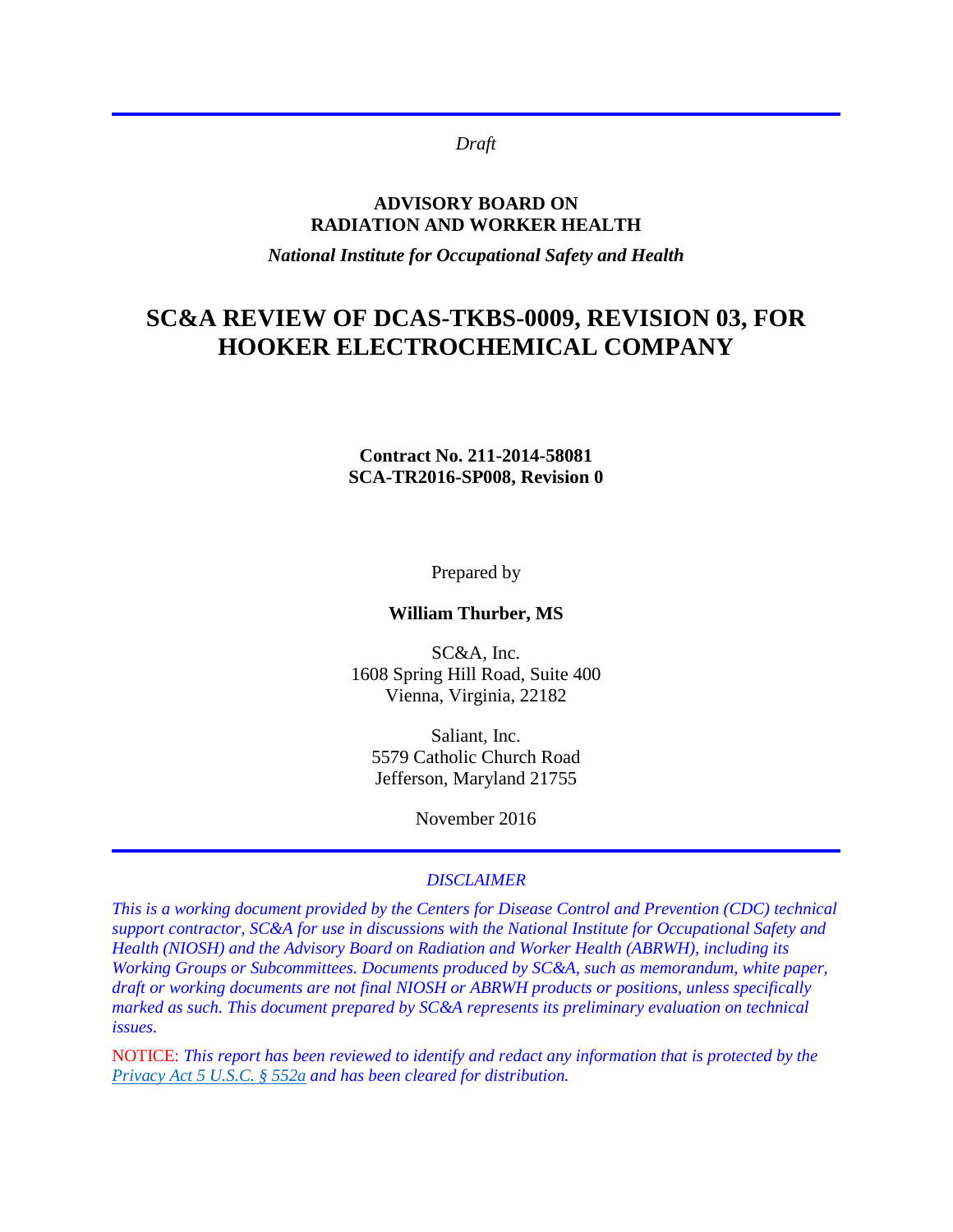| <b>Effective Date:</b> | <b>Revision No.</b> | Document No./Description: | Page No. |
|------------------------|---------------------|---------------------------|----------|
| 11/21/2016             | (Draft)             | SCA-TR-2016-SP008         | 2 of 12  |

### **SC&A, INC.:** *Technical Support for the Advisory Board on Radiation and Worker Health Review of NIOSH Dose Reconstruction Program*

| <b>DOCUMENT TITLE:</b>                         | SC&A Review of DCAS-TKBS-0009, Revision 03, for Hooker<br><b>Electrochemical Company</b> |  |
|------------------------------------------------|------------------------------------------------------------------------------------------|--|
| <b>DOCUMENT NUMBER/</b><br><b>DESCRIPTION:</b> | SCA-TR-2016-SP008                                                                        |  |
| <b>REVISION NO.:</b>                           | $0$ (Draft)                                                                              |  |
| <b>SUPERSEDES:</b>                             | N/A                                                                                      |  |
| <b>EFFECTIVE DATE:</b>                         | November 21, 2016                                                                        |  |
| <b>TASK MANAGER:</b>                           | William Thurber, MS [signature on file]                                                  |  |
| <b>PROJECT MANAGER:</b>                        | John Stiver, MS, CHP [signature on file]                                                 |  |
| <b>DOCUMENT</b><br>REVIEWER(S):                | John Mauro, PhD, CHP [signature on file]                                                 |  |

#### **Record of Revisions**

| <b>Revision</b><br><b>Number</b> | <b>Effective</b><br><b>Date</b> | <b>Description of Revision</b> |  |
|----------------------------------|---------------------------------|--------------------------------|--|
| $0$ (Draft)                      | 11/21/2016                      | Initial issue                  |  |
|                                  |                                 |                                |  |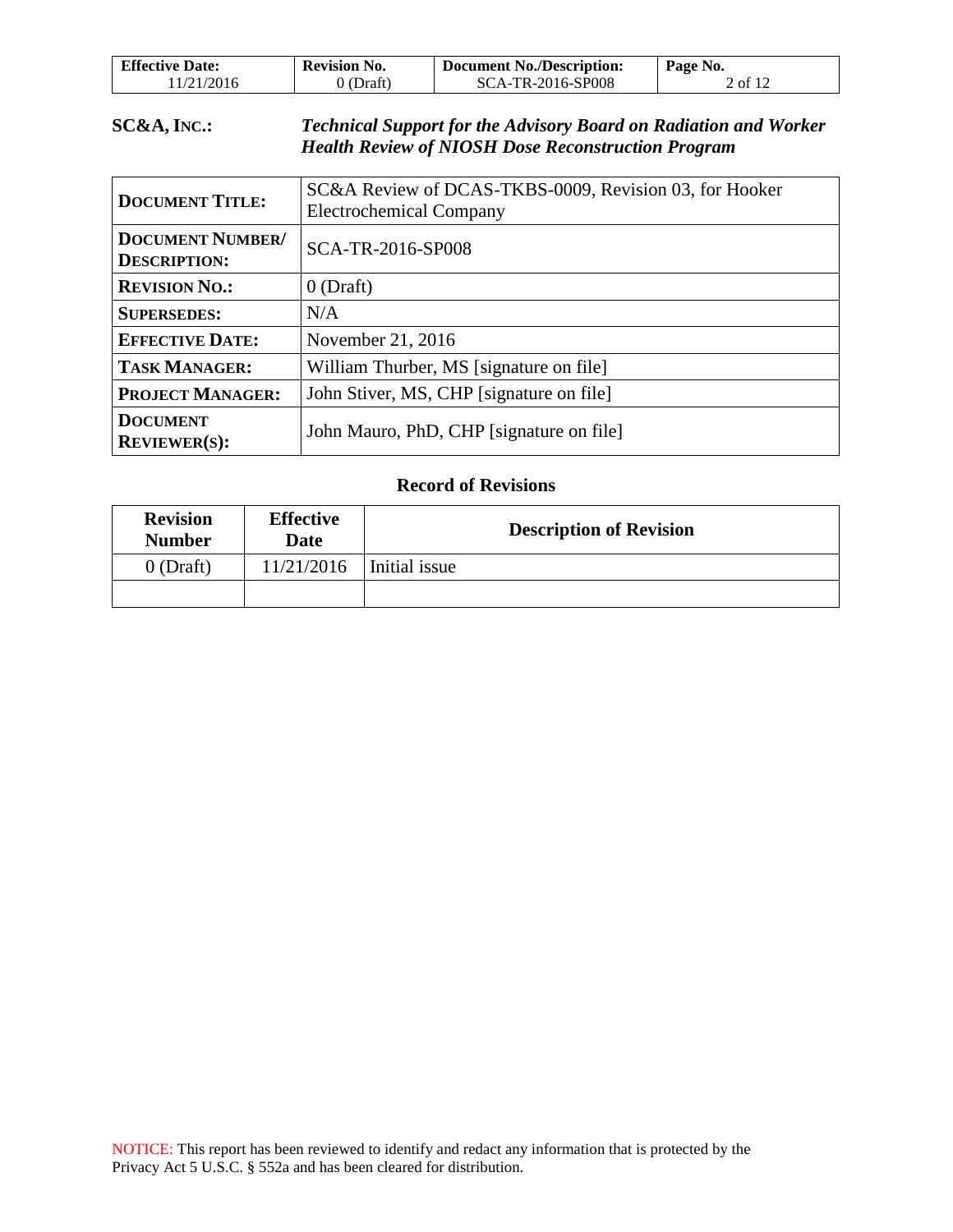| <b>Effective Date:</b> | <b>Revision No.</b> | Document No./Description: | Page No. |
|------------------------|---------------------|---------------------------|----------|
| 11/21/2016             | 0 (Draft)           | SCA-TR-2016-SP008         | 3 of 12  |

# **TABLE OF CONTENTS**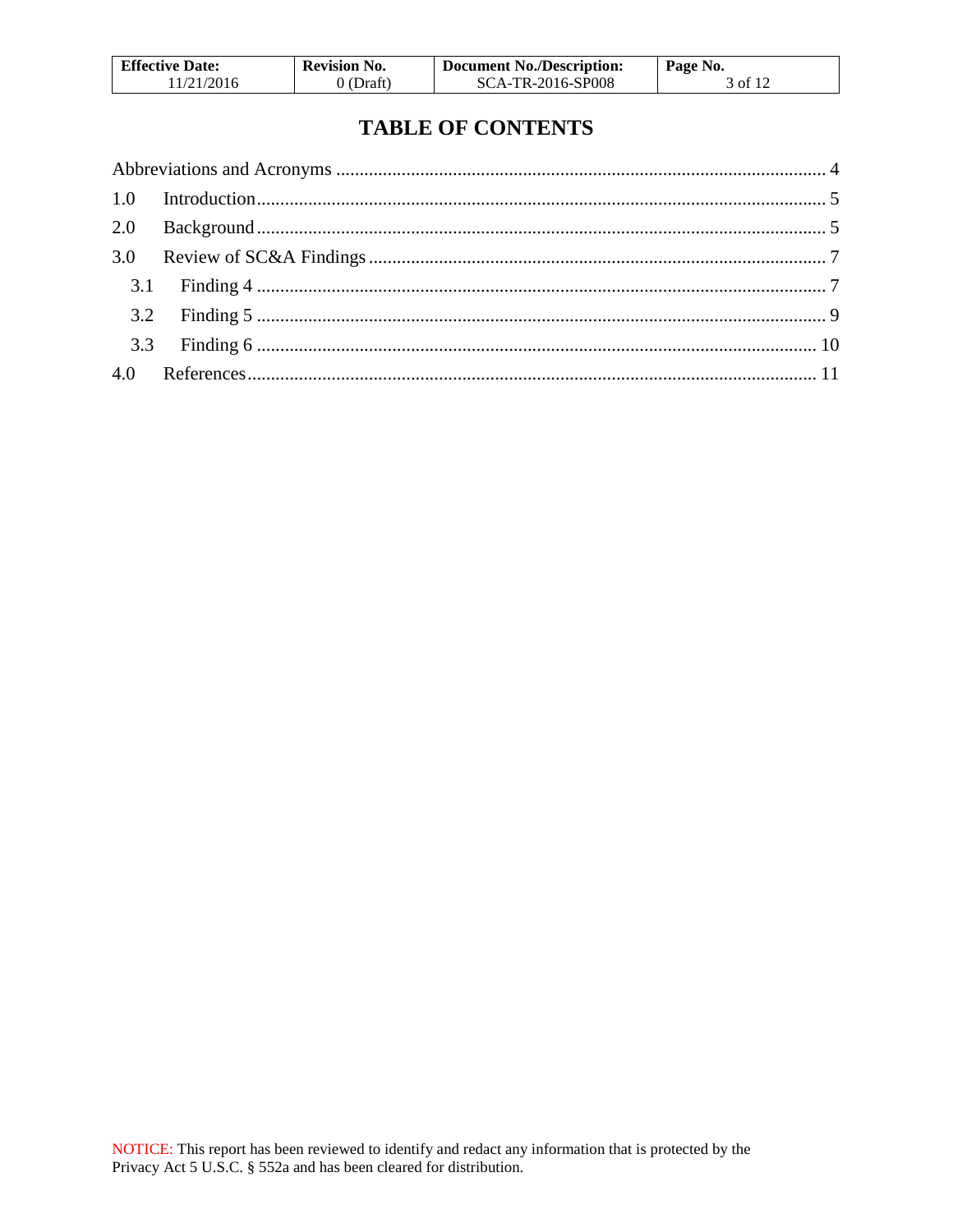| <b>Effective Date:</b> | <b>Revision No.</b> | <b>Document No./Description:</b> | Page No. |
|------------------------|---------------------|----------------------------------|----------|
| 11/21/2016             | 0 (Draft)           | SCA-TR-2016-SP008                | 4 of 12  |

# **ABBREVIATIONS AND ACRONYMS**

<span id="page-3-0"></span>

| <b>ABRWH</b>       | Advisory Board on Radiation and Worker Health         |
|--------------------|-------------------------------------------------------|
| <b>DCAS</b>        | Division of Compensation Analysis and Support         |
| ER                 | evaluation report                                     |
| dpm                | disintegrations per minute                            |
| dpm/hr             | disintegrations per minute per hour                   |
| dpm/m <sup>2</sup> | disintegrations per minute per square meter           |
| $dpm/m^3$          | disintegrations per minute per cubic meter            |
| Electromet         | <b>Electro Metallurgical Company</b>                  |
| <b>HCl</b>         | hydrochloric acid                                     |
| Hooker             | <b>Hooker Electrochemical Company</b>                 |
| <b>MCNP</b>        | <b>Monte Carlo N-Particle</b>                         |
| MgF <sub>2</sub>   | magnesium fluoride                                    |
| mr/hr              | milliroentgen per hour                                |
| mrad/hr            | millirad per hour                                     |
| mrem/hr            | millirem per hour                                     |
| <b>NIOSH</b>       | National Institute for Occupational Safety and Health |
| <b>OCAS</b>        | Office of Compensation Analysis and Support           |
| <b>SEC</b>         | <b>Special Exposure Cohort</b>                        |
| <b>SRDB</b>        | <b>Site Research Database</b>                         |
| <b>TBD</b>         | technical basis document                              |
| U                  | uranium                                               |
| $UF_4$             | uranium tetraflouride                                 |
| <b>URAWE</b>       | <b>Uranium Refining Atomic Weapons Employers</b>      |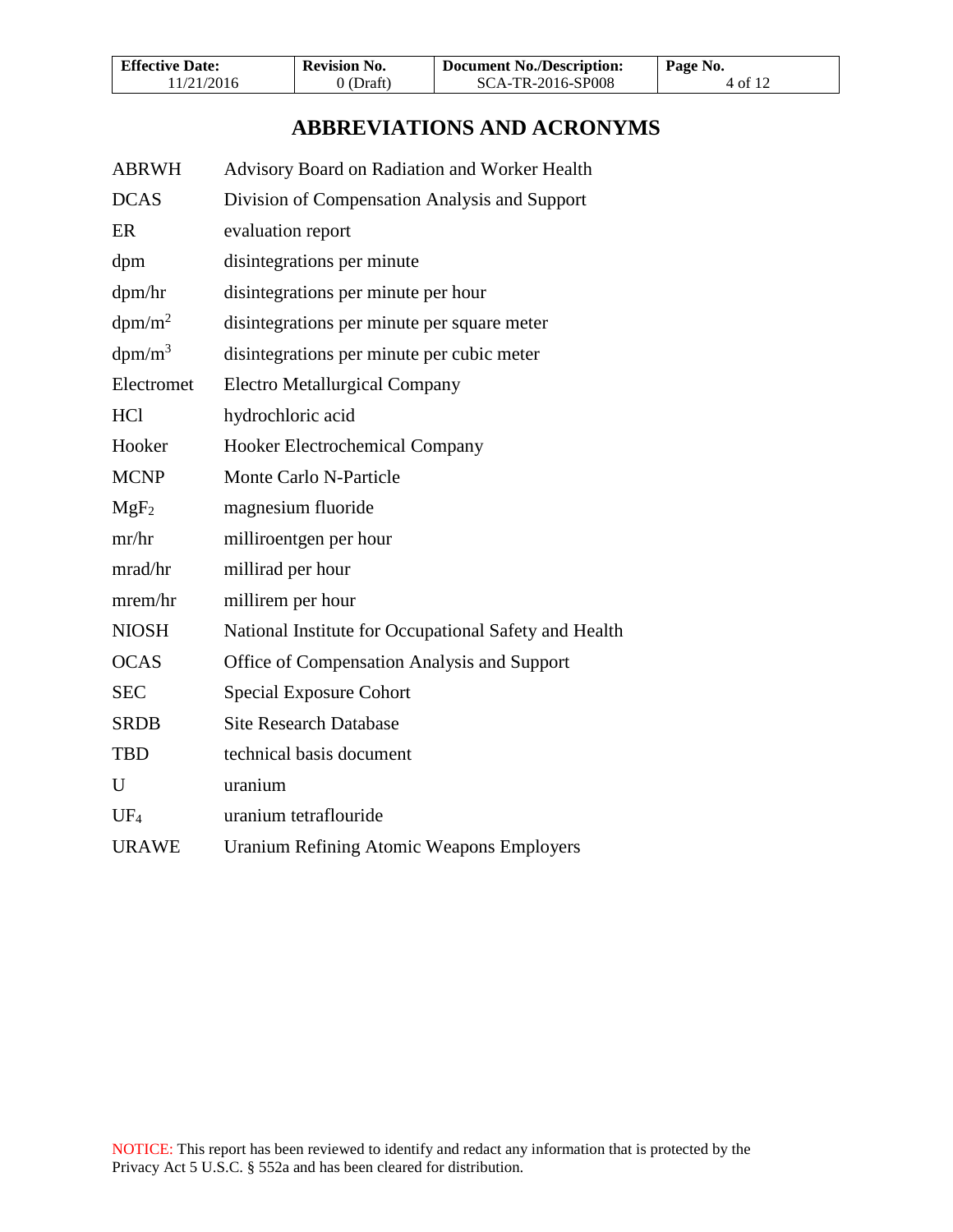| <b>Effective Date:</b> | <b>Revision No.</b> | <b>Document No./Description:</b> | Page No. |
|------------------------|---------------------|----------------------------------|----------|
| 11/21/2016             | $0$ (Draft)         | SCA-TR-2016-SP008                | 5 of 12  |

## **1.0 INTRODUCTION**

<span id="page-4-0"></span>On April 14, 2016, SC&A was tasked (Katz 2016) to review Revision 02 to DCAS-TKBS-0009, *Technical Basis Document for the Hooker Electrochemical Company* (NIOSH 2015b; all revisions of this document hereafter referred to as "TKBS-0009") and determine whether it addressed SC&A's six findings made during its 2013 review of Revision 01 to this technical basis document (TBD) (SC&A 2013). SC&A documented the status of six findings in its June 2016 review of TKBS-0009, Revision 02 (SC&A 2016). These findings were discussed at the Uranium Refining Atomic Weapons Employers (URAWE) Work Group Meeting on July 19, 2016, which concluded that three of the findings had been resolved and three remained open. On September 13, 2016, the National Institute for Occupational Safety and Health (NIOSH) issued Revision 03 to TKBS-0009 (NIOSH 2016b), and the Work Group tasked SC&A to review Revision 03 with a view of determining whether the remaining three findings had been addressed. As discussed here, SC&A recommends that Findings 5 and 6 be closed. With regard to Finding 4, NIOSH has added an approach to addressing ingestion exposures during the residual period that had not been previously included. However, SC&A requests further clarification of the specific approach taken to develop the ingestion exposures, because there was apparent agreement, based on prior discussions with NIOSH, that the approach presented in OCAS-TIB-009, *Estimation of Ingestion Intakes*, Revision 00 (OCAS 2004; hereafter "TIB-009") was not appropriate.

## **2.0 BACKGROUND**

<span id="page-4-1"></span>The Hooker Electrochemical Company (Hooker) in Niagara Falls, New York, processed so-called "C-2 slag" from July 11, 1944, through January 15, 1946 (NIOSH 2011b). The operations at Hooker involved the treatment of C-2 slag from the nearby Electro Metallurgical Company (Electromet) with hydrochloric acid (HCl) to increase the slag's uranium content. The C-2 slag from Electromet was a byproduct of the bomb reduction process in which uranium tetrafluoride (UF4) was exothermically reacted with magnesium metal to produce uranium metal. Dolomite was used as the refractory liner in the steel bomb at that point in time (NIOSH 2011b). After 1948, recycled magnesium fluoride ( $MgF_2$ ) was used as the liner. The dolomite was highfired or fused, resulting in a product with the approximate formula CaO∙MgO. The HCl was excess acid produced at Hooker under an Atomic Energy Commission contract as a byproduct from the non-radioactive P-45 process.

In 2007, NIOSH issued the original site profile for Hooker, *Site Profiles for Atomic Weapons Employers that Refine Uranium and Thorium – Appendix AA*, Revision 00 (NIOSH 2007), as Appendix AA to Battelle-TBD-6001, *Site Profiles for Atomic Weapons Employers that Refine Uranium and Thorium,* Revision F0 (NIOSH 2006; hereafter "TBD-6001"). As an appendix to TBD-6001, the Hooker site profile relied heavily on the parent document for dose reconstruction guidance. Based on a May 2010 request by the Advisory Board on Radiation and Worker Health (ABRWH), SC&A reviewed Appendix AA and reported 10 findings (SC&A 2010). Several of the findings related to TBD-6001, upon which much of Appendix AA was based. TBD-6001 was subsequently cancelled by NIOSH, and alternate modeling approaches were used in revising the Hooker site profile.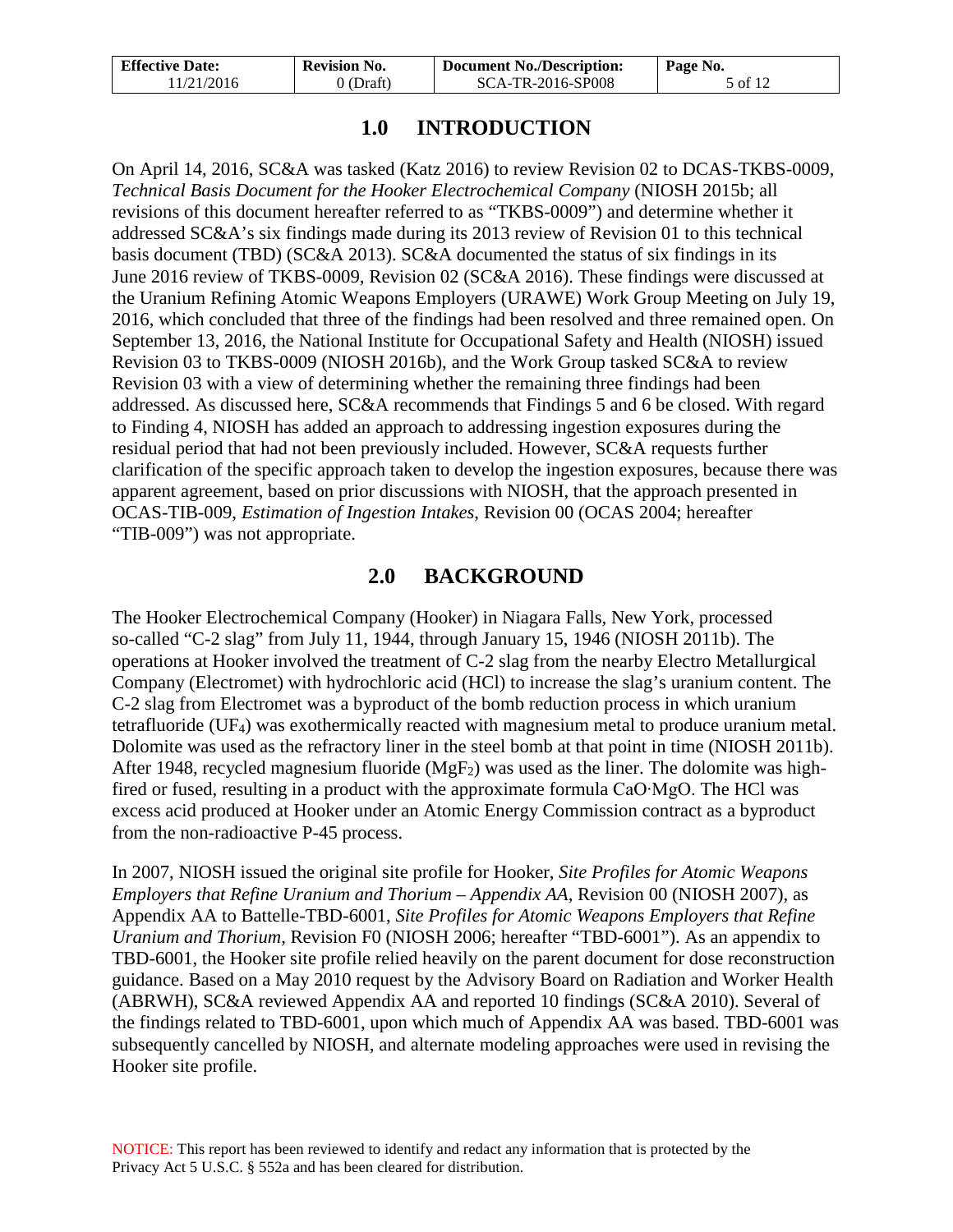| <b>Effective Date:</b> | <b>Revision No.</b> | <b>Document No./Description:</b> | Page No. |
|------------------------|---------------------|----------------------------------|----------|
| 11/21/2016             | 0 (Draft)           | SCA-TR-2016-SP008                | 6 of 12  |

Subsequently, at the TBD-6001 Work Group Meeting held in Cincinnati, Ohio, on November 4, 2010, the Work Group asked SC&A to prepare a focused review of the Hooker petition evaluation report (ER) on Petition SEC-00141, prepared by NIOSH (2010). Because the ER contained new information developed since Appendix AA was issued in 2007 (NIOSH 2007), the Work Group felt that a focused review of the new information was needed. In response to this tasking, SC&A provided SCA-SEC-2011-0018, *A Focused Review of the Hooker Electrochemical Company Petition Evaluation Report for SEC-00141,* Revision 0*,* in January 2011 (SC&A 2011), in which SC&A made nine findings.

After the 2010 SC&A review of Appendix AA, NIOSH converted Appendix AA to a stand-alone site profile, DCAS-TKBS-0009, *Technical Basis Document for the Hooker Electrochemical Company,* Revision 00*,* published on April 4, 2011 (NIOSH 2011a), and issued Revision 01 to that document on June 17, 2011 (NIOSH 2011b).

According to NIOSH, the following changes were made in TKBS-0009, Revision 00 (NIOSH 2011a):

*Changes Battelle-TBD-6001 Appendix to a stand- alone document. Revises dose models to eliminate dependence on Battelle-TBD-6001. Provides more detailed description of dose models. Incorporate review comments.*

In Revision 01 to TKBS-0009, NIOSH described the changes as follows (NIOSH 2011b):

*Revision initiated to correct errors in Tables 2, 3, and 6* [of NIOSH 2011a]*. Renumber Tables after Table 4. Added language on page 10 to indicate 95th percentile of the airborne values was used. Corrected typographical error on pages 7 and 14.*

At the January 2013 meeting of the Procedures Work Group, SC&A was authorized to conduct a critical review of Revision 01 to TKBS-0009 (NIOSH 2011b). During that review, SC&A uncovered some information that had not been utilized in prior reviews of Hooker. This new information dealt with quantities and uranium content of the C-2 slag. The critical review resulted in six findings, which are documented in SCA-TR-SP2013-0034, *Review of NIOSH Technical Basis Document for the Hooker Electrochemical Company, DCAS-TKBS-0009* (SC&A 2013).

NIOSH issued Revision 02 to TKBS-0009 in December 2015 (NIOSH 2015b) with the following stated purpose:

*Revision initiated to include information about a Special Exposure Cohort designation for Hooker. Revision also incorporates changes due to new information describing the operations at Hooker.*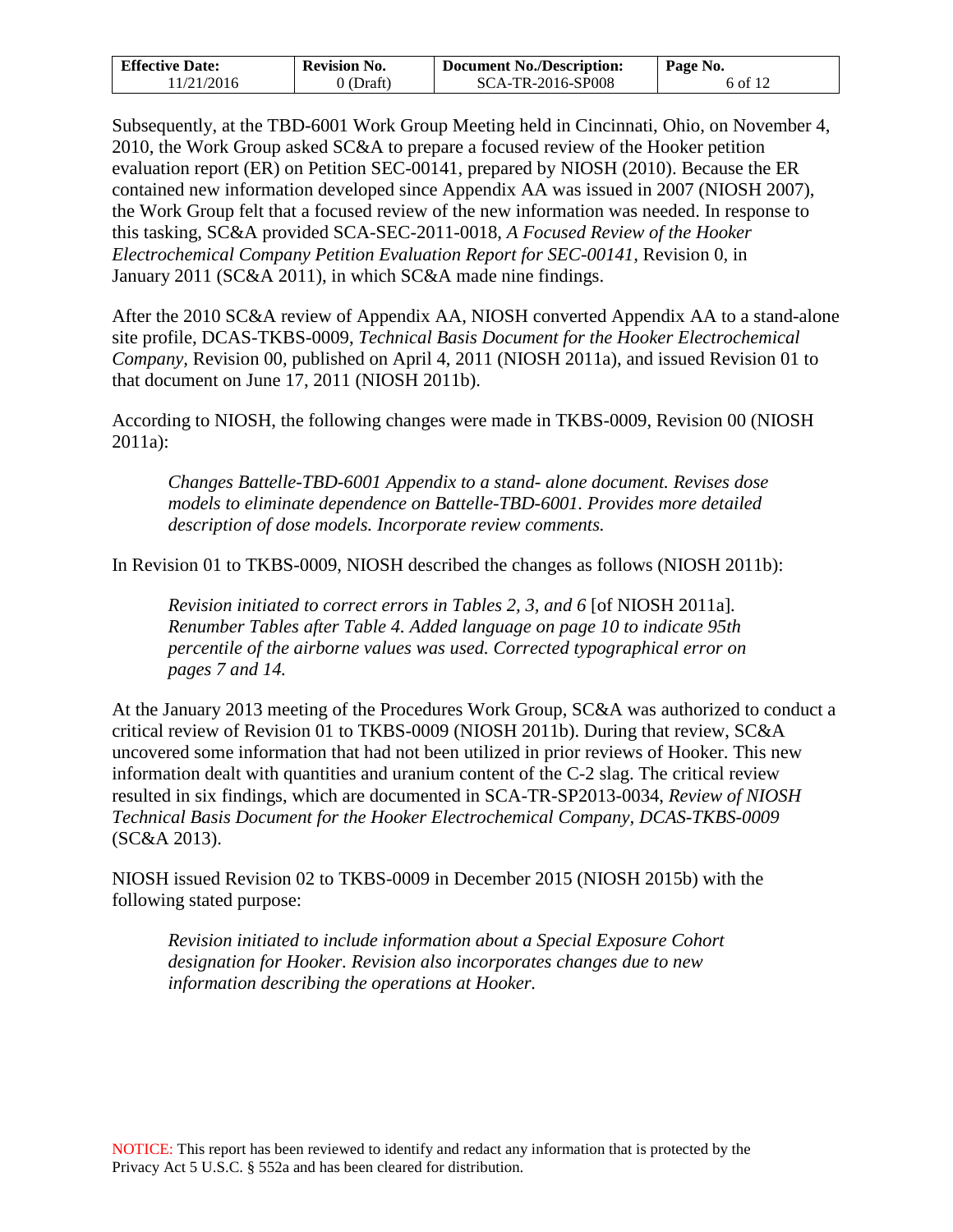| <b>Effective Date:</b> | <b>Revision No.</b> | <b>Document No./Description:</b> | Page No. |
|------------------------|---------------------|----------------------------------|----------|
| 11/21/2016             | $0$ (Draft)         | SCA-TR-2016-SP008                | 7 of 12  |

As noted above, NIOSH issued Revision 03 to TKBS-0009 (NIOSH 2016b) on September 13, 2016, with the following stated purpose:

*Revision initiated to include discussion about ingestion intakes. Also revised Table 4 to correct units. Revised Table 5 to correct values in the third column. Corrected photon exposures in Table 7. Various editorial changes to text.* 

This report presents SC&A's review of TKBS-0009, Revision 03, and determines whether the three remaining findings from SC&A 2013 have been satisfactorily addressed.

# **3.0 REVIEW OF SC&A FINDINGS**

### <span id="page-6-1"></span><span id="page-6-0"></span>**3.1 FINDING 4**

*Finding 4: NIOSH should review the ingestion intake to ensure that it is calculated in a manner consistent with calculation of inhalation intake.*

SC&A recognizes that workers at Hooker have been added to the Special Exposure Cohort (SEC) for the operational period (November 1, 1945, through October 11, 1976) based on lack of air concentration data at the site for all of the operational period. However, inhalation and ingestion intakes are needed to assess operational exposures resulting in cancers not specified under the Energy Employees Occupational Illness Compensation Program Act of 2000 regulations and to calculate inhalation and ingestion exposures during the residual period.

NIOSH did not address ingestion exposures in Revision 02 to TKBS-0009 but did address this omission in Revision 03. NIOSH stated in Revision 02 that inhalation intakes during the residual period are 3.2 disintegrations per minute (dpm) per calendar-day, presumably based on resuspended surface contamination of 0.404 dpm/cubic meter  $(m^3)$ , a breathing rate of 1.2  $m^3$ /hr, an 8-hour work day, and 300 work days per 365 calendar days (NIOSH 2015b, Table 7). However, NIOSH did not address ingestion exposures during the residual period. Ingestion during the residual period has been the subject of recent deliberations by the URAWE Work Group (NIOSH 2015c), and it determined that the procedures for the operational period, as described in TIB-009, were not appropriate for the residual period. Ingestion exposures are apparently higher than inhalation exposures during the residual period because of an increase in hand-to-mouth transfer relative to inhalation in low-dust environments. For example, NIOSH has shown, for the DuPont Deepwater site, that ingestion during the residual period was 100 times the inhalation intake (NIOSH 2015a, Section 6.0).

NIOSH stated in Section 4.1 of TKBS-0009, Revision 02, that the operational airborne concentration was used in the residual contamination section to calculate the surface contamination and the resulting internal and external doses. Applying this statement, the surface concentration based on 30 days of continuous deposition is:

208 dpm/m<sup>3</sup> (avg. air conc.)  $\times$  0.00075 m/s  $\times$  3,600 sec/hr  $\times$  24 hr/day  $\times$  30 days = 404,352 dpm/m<sup>2</sup>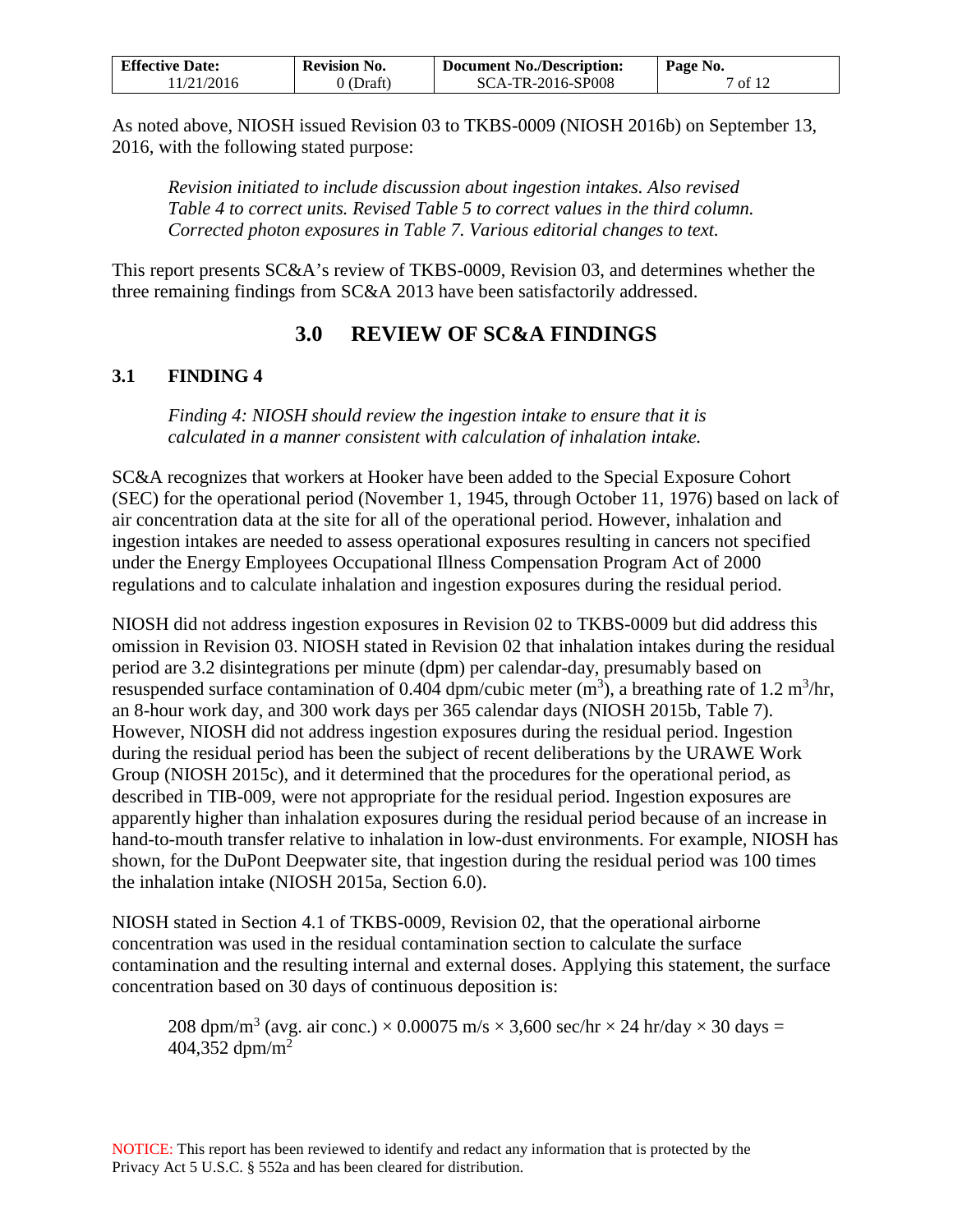| <b>Effective Date:</b> | <b>Revision No.</b> | <b>Document No./Description:</b> | Page No. |
|------------------------|---------------------|----------------------------------|----------|
| 11/21/2016             | (Draft)             | SCA-TR-2016-SP008                | 8 of 12  |

This is a very conservative approach, because it assumes 24-hour-per-day deposition and no degradation of surface contamination during the 30-day deposition period. As noted above, using this limiting surface concentration, the inhalation intake is 3.2 dpm per calendar day. Using the approach from DCAS-TKBS-0006, *Technical Basis Document for DuPont Deepwater Works, Deepwater New Jersey*, Revision 02 (NIOSH 2015a), and the hand-to-mouth transfer factor from NUREG/CR-5512, *Residual Radioactive Contamination from Decommissioning* (NRC 1992), to calculate the ingestion intake results in the following:

1.1E-04 m<sup>2</sup>/hr  $\times$  404,352 dpm/m<sup>2</sup> = 44.5 dpm/hr

44.5 dpm/hr  $\times$  9.6 hr/work day  $\times$  250 work-days/365 calendar-days = 293 dpm/calendar-day

However, in Revision 03 to TKBS-0009, NIOSH assumes that the average airborne concentration during the operating period (not the resuspended concentration from surface deposition) is bounding for the residual period and calculates that ingestion during the residual period is as follows, based on the procedures in TIB-009 (OCAS 2004):

208 dpm/m $^3\times$  0.2 (m $^3$ /day)  $\times$  9.6 hr/day/8 hr/day  $\times$  250 work-days/yr  $\div$  365 calendar-days/yr  $= 34.2$  dpm/calendar-day.

Thus, the approach used in Revision 03 to TKBS-0009 produces a result that is a factor of 8.5 lower than that obtained by applying the DuPont Deepwater Site approach to Hooker (NIOSH 2015a).

More important than the magnitude of the difference between the two approaches is a clear explanation of why the approach used in TKBS-0009, Revision 03, is more appropriate than the approach used in DCAS-TKBS-0006 (NIOSH 2015a). NIOSH needs to clarify why it chose to use TIB-009 procedures that are based on the fallout of airborne particulates from operations, rather than the approach used in DCAS-TKBS-0006, which is based on a hand-to-mouth transfer factor. This issue was extensively discussed at the URAWE Work Group Meeting on January 22, 2015 (NIOSH 2015c, pp. 59–61). The following exchange between Messrs. Allen (NIOSH), Mauro (SC&A), and Thurber (SC&A) from the January 22 transcript highlights the discussion:

*MR. ALLEN: So the way to look at it is that the ingestion is truly related to the surface contamination. In TIB-9, we related that to the airborne which caused that surface contamination.* 

*DR. MAURO: Yeah.*

*MR. ALLEN: That airborne is gone in the residual period.* 

*MR. THURBER: Wouldn't you then think that the residual period number would be lower? And it's much, much higher.* 

*MR. ALLEN: No, actually you would think — the common sense would be that, if the ingestion is caused by contamination, the day you stop operations, the contamination doesn't change unless, of course, there's a cleanup of some kind.*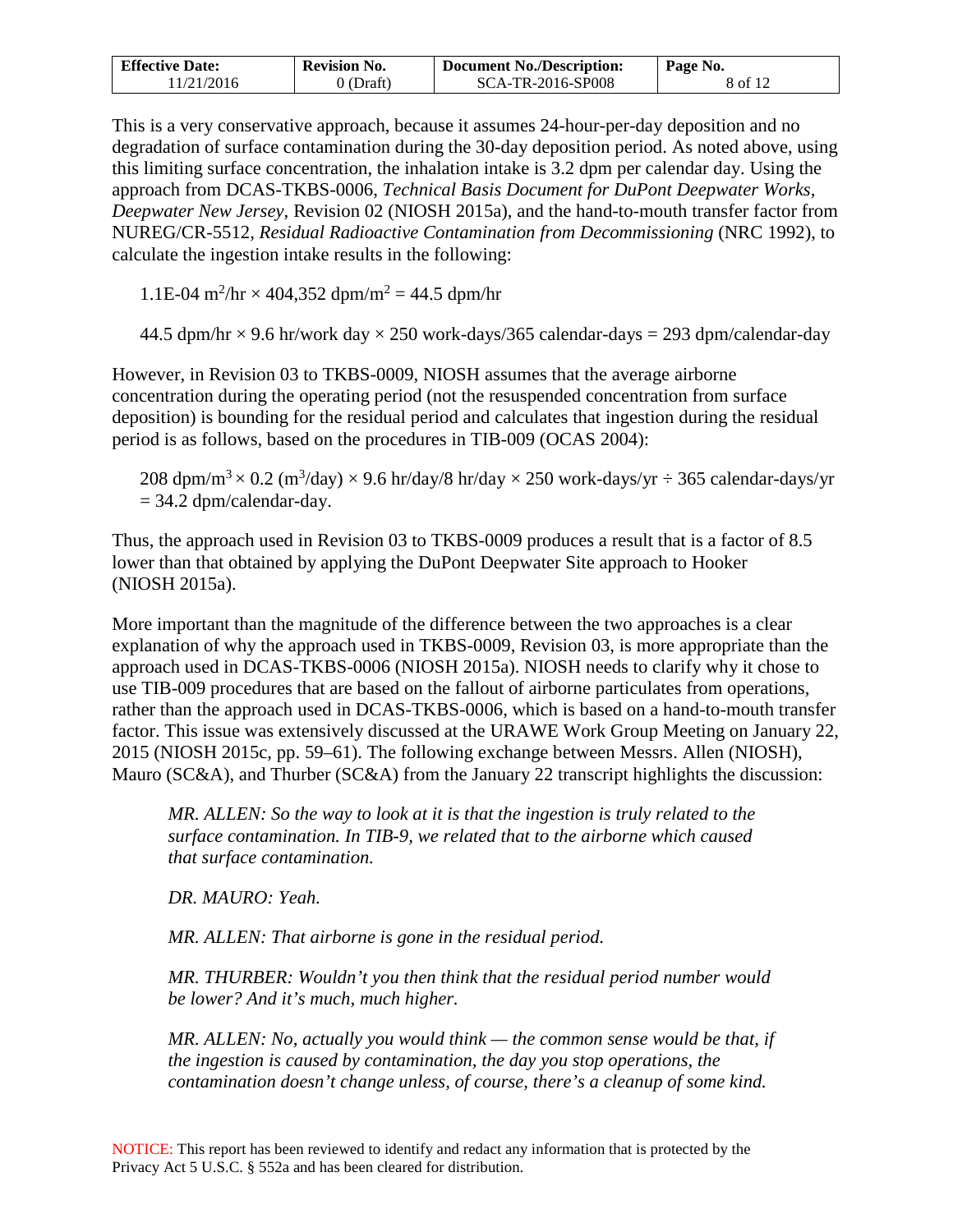| <b>Effective Date:</b> | <b>Revision No.</b> | <b>Document No./Description:</b> | Page No. |
|------------------------|---------------------|----------------------------------|----------|
| 11/21/2016             | 0 (Draft)           | SCA-TR-2016-SP008                | 9 of 12  |

*DR. MAURO: Yeah, but the air goes away. Yeah, I think I've got it.* 

*MR. ALLEN: The air goes away, but the ingestion rate should —*

*DR. MAURO: So the 0.2 can't work because the air just went away.* 

*MR. ALLEN: Right.*

Similarly, at the July 16 meeting of the URAWE Work Group (NIOSH 2016a, p. 11), NIOSH (J. Neton) stated:

*So, we're still debating on how we're going to do that. In principle, though, we totally agree with SC&A's comments. And I think we are going to have to put together a little more formal response to how we're going to deal with that issue, whether it's 1.1 times 10 to the minus 4 independently or whether we add back in this contaminated coffee cup, because they were derived from somewhat different principles and I think we're kind of mixing modalities a little bit.*

Given the cited discussions, there appears to be general agreement that the TIB-009 approach was not acceptable during the residual period. In spite of this discussion and general agreement, NIOSH chose in Revision 03 to TKBS-0009 to use an estimation approach based on TIB-009. NIOSH needs to clarify why it did not use the same procedure, as was done at DuPont Deepwater, based on an established hand-to-mouth transfer factor.

During the course of this review of Hooker TKBS-0009, Revision 03, SC&A revisited the methodology for estimating ingestion dose during operations as described in TIB-009. Two ingestion mechanisms are considered in TIB-009. In Mode 2, airborne contamination generated from operations is assumed to fall on the surface of a cup of coffee. In Mode 3, airborne contamination is assumed to fall on a work surface and is subsequently ingested by hand-tomouth transfer from the work surface. According to TIB-009, in Mode 3, "the only removal mechanism is the transfer of material from the surface to an individual's hands. An equilibrium contamination level can then be calculated in which the deposition of contamination (from the settling of airborne contamination) is equal to the removal rate (from transfer to hands)." TIB-009 states, "Also note that the time interval is 24 hours. That accounts for the possibility of 24 hour per day operations." It is not clear why, for a particular operator, the time interval should be 24 hours per day rather than for a single shift. NIOSH needs to explain why 24 hours rather than about 8 hours should be used in the Mode 3 calculation.

### <span id="page-8-0"></span>**3.2 FINDING 5**

*Finding 5: NIOSH should confirm that the correct units of measure are cited in Tables 2 and 3.* [Tables 3 and 4 in NIOSH 2015b]

In its prior review of TKBS-0009, Revision 01, SC&A noted that the photon exposure was expressed differently in Tables 2 and 3 (SC&A 2013). The titles of both tables include the phrase "External Dose Rate," but the units of measure in Table 2 (now Table 3) are milliroentgen per hour (mr/hr), while the units in Table 3 (now Table 4) are millirem per hour (mrem/hr). Based on the information in the text of Revisions 01 (NIOSH 2011b) and 02 (NIOSH 2015b) to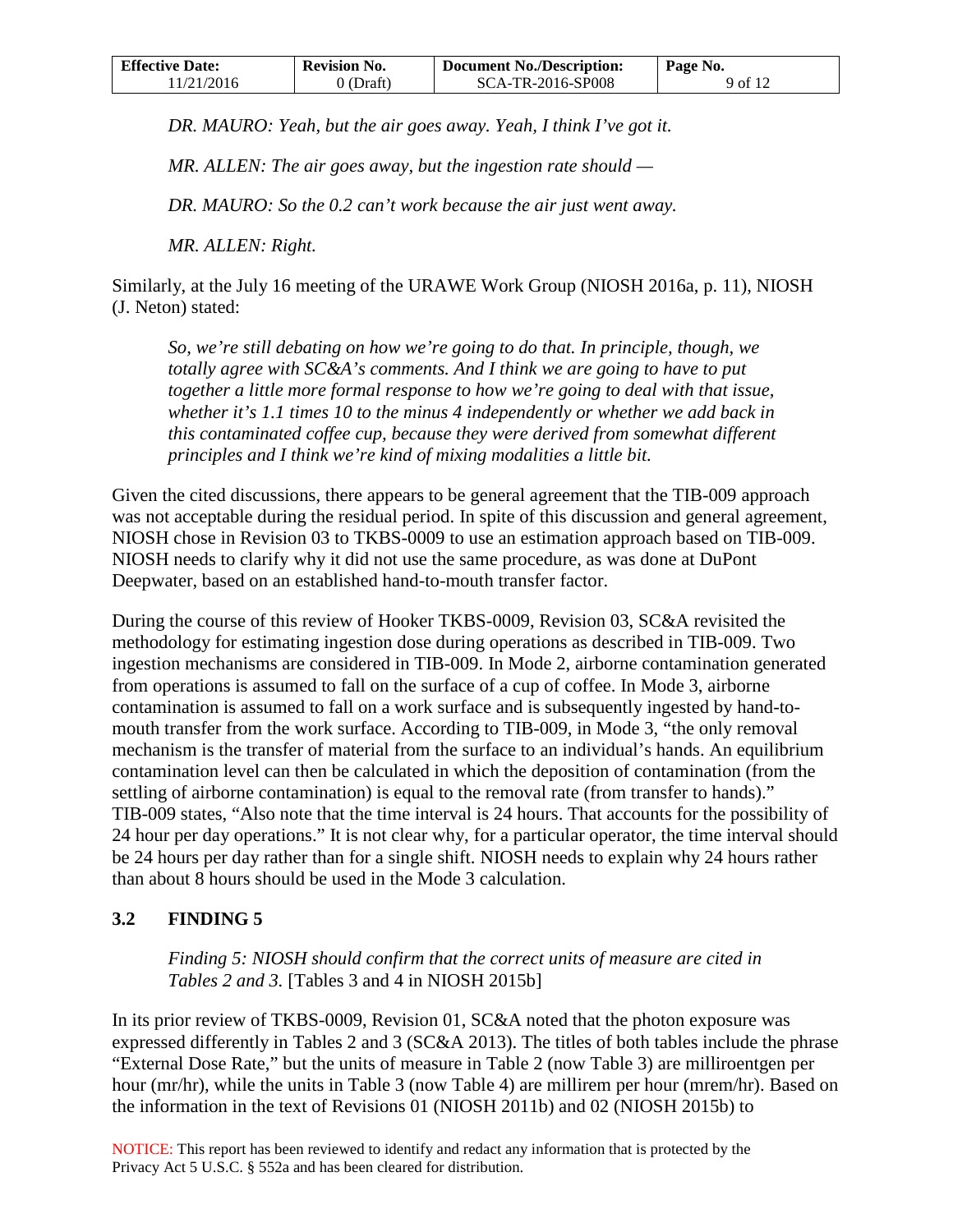| <b>Effective Date:</b> | <b>Revision No.</b> | <b>Document No./Description:</b> | Page No. |
|------------------------|---------------------|----------------------------------|----------|
| 11/21/2016             | ) (Draft)           | SCA-TR-2016-SP008                | 10 of 12 |

TKBS-0009, SC&A concluded that the units of measure in Table 2 should be mrem/hr and noted that the distinction was important because it can have a significant impact when selecting organ dose conversion factors from OCAS-IG-001, *External Dose Reconstruction Implementation Guidelines,* Revision 03 (OCAS 2007).

In its 2013 review, SC&A also noted that, in Table 2, the beta dose is expressed in units of millirad per hour (mrad/hr), while in Table 3 the units are in mrem/hr. SC&A recognizes that, for beta dose, the units are equivalent but, in the interests of clarity, consistent units should be used.

In its 2013 review, SC&A also uncovered some concerns about Table 5 in Revision 02 to TKBS-0009. The dose rates in the third column of that table are not correct. The correct value of the exposure (not dose) rate should be 2.74E-04 mr/hr (6.79E-10 mr/hr per dpm/m<sup>2</sup>  $\times$  404,314  $\text{dpm/m}^2$ ). Based on a 9.6-hr work day, 50 weeks per year, the photon exposure rate would be 0.659 mr/yr, which agrees with the value in Table 6. So, the error in Table 5 was not propagated. Similarly, the beta dose rate in Table 5 should be 2.44E-02 mrem/hr (58.6 mrem/yr), not 1.669 E-02 mrem/yr. Again, the error in the Table 5 beta dose rate was not propagated into Table 6.

Revision 03 to TKBS-0009 makes all of the needed corrections discussed above for Tables 3, 4, and 5. Table titles were also revised to indicate that the information presented was for exposure rates, not dose rates.

SC&A notes that the Monte Carlo N-Particle (MCNP) surface contamination conversion factors in Table 5 of TKBS-0009, Revision 02, were based on the dose rate (or exposure rate) at 1 foot from the contaminated surface. This is in contrast to the methodology in Revision 01 to Battelle-TBD-6000, *Site Profiles for Atomic Weapons Employers that Worked Uranium Metal* (NIOSH 2011c; hereafter "TBD-6000"), where the dose rate was determined at 1 meter from the contaminated surface. While the calculational approach for Hooker is more claimant favorable, it is not apparent why the already vetted values from TBD-6000 were not used.

SC&A's 2013 review also noted an error in Table 7 of TKBS-0009, Revision 02. The photon doses for the residual period were incorrect. The stated photon doses were actually beta doses to the skin. This error has also been corrected in TKBS-0009, Revision 03. Therefore, SC&A recommends that Finding 5 be closed.

### <span id="page-9-0"></span>**3.3 FINDING 6**

*Finding 6: NIOSH should review the units of measure for the photon dose conversion factors in Table 4* [now Table 5] *and determine if they are correct. If they are correct, the companion text needs to be revised to discuss exposure rates rather than dose rates.*

Table 4 of TKBS-0009 listed the photon conversion factor as 6.79E-10 mr/hr per dpm alpha/square meter  $(m^2)$  and the dose rate as 1.90E-04 mr/hr. If the units are correctly stated, then the table and the text need to refer to the photon parameters as exposure rates.

This was corrected in Revision 03 to TKBS-0009. Therefore, SC&A recommends that Finding 6 be closed.

NOTICE: This report has been reviewed to identify and redact any information that is protected by the Privacy Act 5 U.S.C. § 552a and has been cleared for distribution.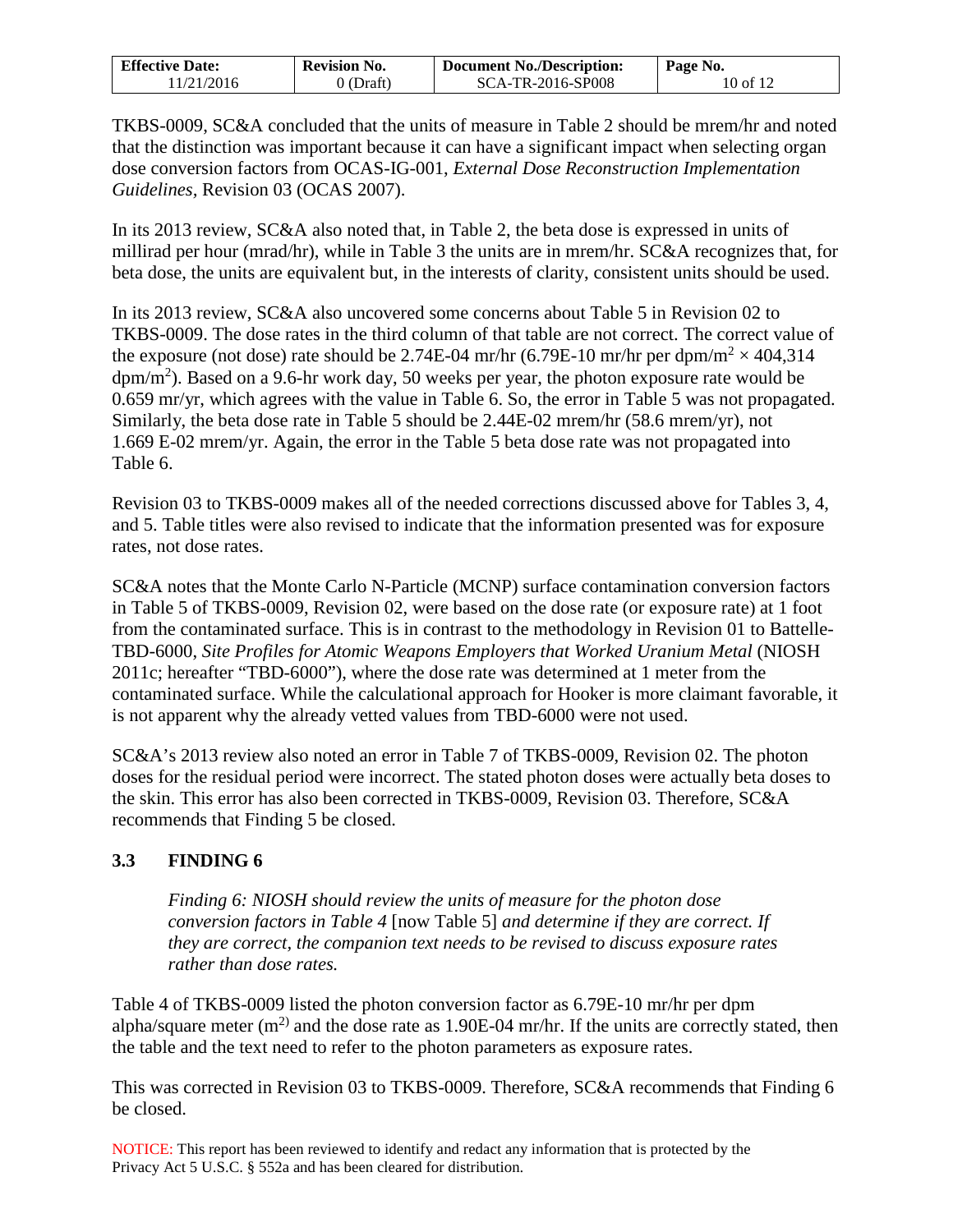| <b>Effective Date:</b> | <b>Revision No.</b> | <b>Document No./Description:</b> | Page No.  |
|------------------------|---------------------|----------------------------------|-----------|
| 11/21/2016             | 0 (Draft)           | SCA-TR-2016-SP008                | $1$ of 12 |

## **4.0 REFERENCES**

<span id="page-10-0"></span>Katz 2016. E-mail from Ted Katz (CDC/NIOSH/OD) dated April 14, 2016, Subject: URAWE WG Items.

NIOSH 2006. *Site Profiles for Atomic Weapons Employers that Refine Uranium and Thorium*. Battelle-TBD-6001, Revision F0, National Institute for Occupational Safety and Health, Cincinnati, Ohio. December 13, 2006.

NIOSH 2007. *Site Profiles for Atomic Weapons Employers that Refine Uranium and Thorium – Appendix AA, Hooker Electrochemical Company*, Battelle-TBD-6001, Appendix AA, Revision 00, National Institute for Occupational Safety and Health, Cincinnati, Ohio. June 15, 2007.

NIOSH 2010. *SEC Petition Evaluation Report, Petition SEC-00141: Hooker Electrochemical*, National Institute for Occupational Safety and Health, Cincinnati, Ohio. May 3, 2010.

NIOSH 2011a. *Technical Basis Document for the Hooker Electrochemical Company*, DCAS-TKBS-0009, Revision 00, Division of Compensation Analysis and Support, National Institute for Occupational Safety and Health, Cincinnati, Ohio. April 4, 2011.

NIOSH 2011b. *Technical Basis Document for the Hooker Electrochemical Company*, DCAS-TKBS-0009, Revision 01, Division of Compensation Analysis and Support, National Institute for Occupational Safety and Health, Cincinnati, Ohio. June 17, 2011.

NIOSH 2011c. *Site Profiles for Atomic Weapons Employers that Worked Uranium Metal,* Battelle-TBD-6000, Revision 01, National Institute for Occupational Safety and Health, Cincinnati, Ohio. June 17, 2011.

NIOSH 2015a. *Technical Basis Document for DuPont Deepwater Works, Deepwater New Jersey*, DCAS-TKBS-0006, Revision 02, Division of Compensation Analysis and Support, National Institute for Occupational Safety and Health, Cincinnati, Ohio. March 20, 2015.

NIOSH 2015b. *Technical Basis Document for the Hooker Electrochemical Company*, DCAS-TKBS-0009, Revision 02, Division of Compensation Analysis and Support, National Institute for Occupational Safety and Health, Cincinnati, Ohio. December 8, 2015.

NIOSH 2015c. *Transcript of the Uranium Refining Atomic Weapons Employers Work Group*, National Institute for Occupational Safety and Health, Cincinnati, Ohio. January 22, 2015.

NIOSH 2016a. *Transcript of the Uranium Refining Atomic Weapons Employers Work Group*, National Institute for Occupational Safety and Health, Cincinnati, Ohio. July 19, 2016.

NIOSH 2016b. *Technical Basis Document for the Hooker Electrochemical Company*, DCAS-TKBS-0009, Revision 03, Division of Compensation Analysis and Support, National Institute for Occupational Safety and Health, Cincinnati, Ohio. September 13, 2016.